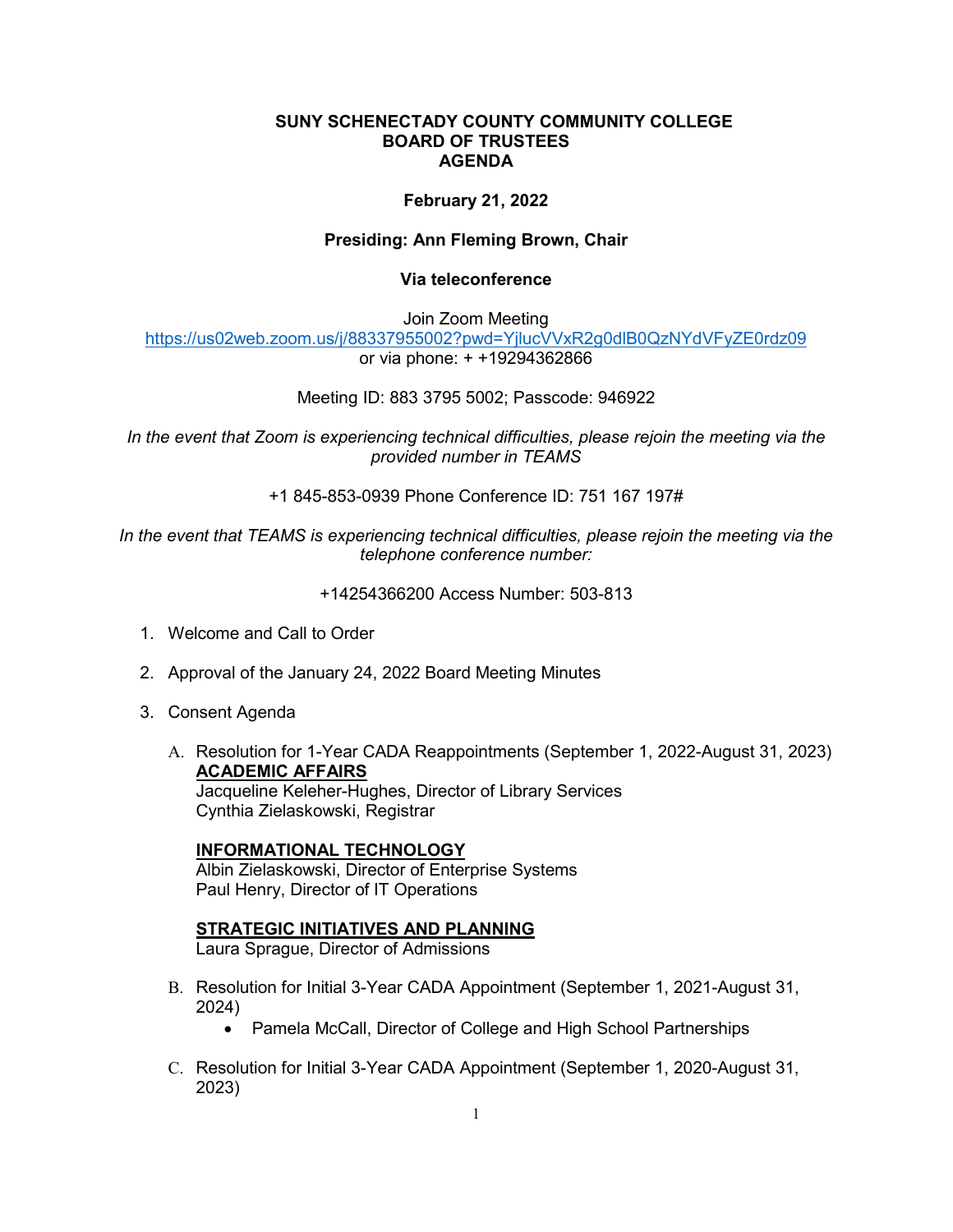- Michelle Ragucci, Director of Academic Services
- D. Resolution for 3-Year CADA Reappointment (September 1, 2022-August 31, 2025)
	- David Gonzalez, Director of Athletics
- E. Resolution for 1-Year UFP Reappointments (September 1, 2022-August 31, 2023)

# **ACADEMIC AFFAIRS**

Giovannine Matherone, Collection Development/Electronics Resource Specialist Holly Sociagrosch, Assistant Registrar

# **BUSINESS, CRIMINAL JUSTICE AND LAW**

Cayla Gaworecki, Assistant Professor Daniel Holz, Math Instructor Dr. Claire Parham, Paralegal Instructor

# **LIBERAL ARTS**

Michelle Garretson, Psychology Instructor C. Geoffrey Welch, Professor

# **MATH, SCIENCE, TECHNOLOGY AND HEALTH**

Carol Maimone, Assistant Professor Dr. Margaret McLellan-Zabielski, Assistant Professor Dr. Imari Shaw, Assistant Professor

# **SCHOOL OF HOTEL, CULINARY ARTS AND TOURISM**

Michael Hazard, Senior Technical Assistant Ronald Ragucci, Senior Technical Specialist Vanessa Traver, Assistant Professor Courtney Withey, Assistant Professor

## **STRATEGIC INITIATIVES AND PLANNING**

Thairy Echevarria, Admissions Advisor Mark Kelly, Admissions Advisor Racene Lawes, Academic Advisor Shannon Stone, Academic Advisor Anna Westerman, Academic Advisor/Veteran's Certifying Officer Mary Silvestri, Testing Center Coordinator

## **STUDENT AFFAIRS**

Ben DeAngelis, Student Activities Advisor and Title IX Coordinator

F. Resolution for Promotions – effective September 1, 2022

Susanna Adams, promoted to Coordinator of ADA Transition Services II Sten Isachsen, promoted to Associate Professor Allyson Keyser, promoted to Professor Racene Lawes, promoted to Academic Advisor II John O'Connell, promoted to Associate Professor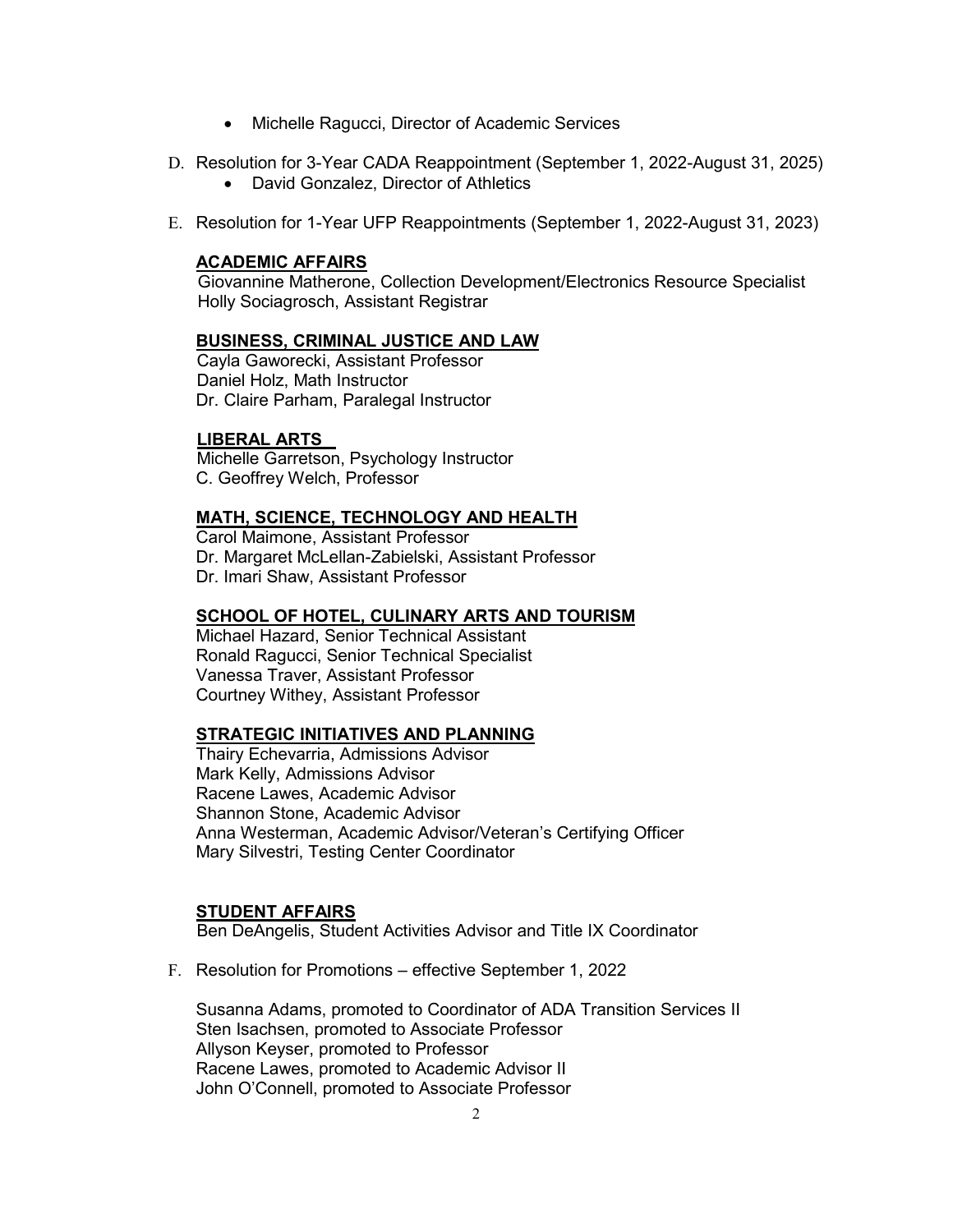Richard Simons, promoted to Professor

- G. Professional Development Request for Ann Fleming Brown to attend American Association of Community College's (AACC) Annual Meeting in New York, NY (April 30-May 3)
- H. Professional Development Request for Dr. Steady Moono to attend American Association of Community College's (AACC) Annual Meeting in New York, NY (April 30-May 3)\*\*
- I. Professional Development Request for Dr. David Clickner to attend American Association of Community College's (AACC) Annual Meeting in New York, NY (April 30-May 3)\*
- J. Professional Development Request for Dr. Hamin Shabazz to attend the Association of Community College Trustees (ACCT) National Legislative Summit in Washington D.C. (February 7-February 9)
- 4. Report of the Chair
	- Report of the Foundation
	- 2022-2023 Board Meetings
- 5. Report of the Treasurer
	- Presentation on the College's 2020-2021 Audit by Lumsden & McCormick, LLP
	- Resolution to approve the 2020-2021 College Audit
	- Resolution to approve January Warrants
	- Resolution to approve Revenues and Expenditures for period ending January 31, 2022
- 6. President's Report
	- • The Integrated Postsecondary Education Data System (IPEDS) Data Presentation (Dr. Clickner, Vice President for Strategic Initiatives and Planning and Dale Miller, Director of Institutional Research)
	- SUNY Budget Priorities (Informational)
- 7. Personnel
	- • Resolution for a temporary assignment for Dr. Cheryl Gooch, Vice President for Academic Affairs
	- • Resolution for a special assignment for Michelle Ragucci, Director of Academic **Services**
	- Resolution for a special assignment for Heather Lessard, Success Coach Manager
	- Resolution to extend appointment of Ben DeAngelis as Interim TRIO Director
	- Resolution to extend appointment of Michelle Ragucci for supervision of Testing **Center**
	- Resolution to extend appointment of Mary Silvestri as Student Activities Advisor
	- Resolution for Tenure Appointments
		- o Catia Laird de Polanco, Associate Professor
		- o Sten Isachsen, Associate Professor